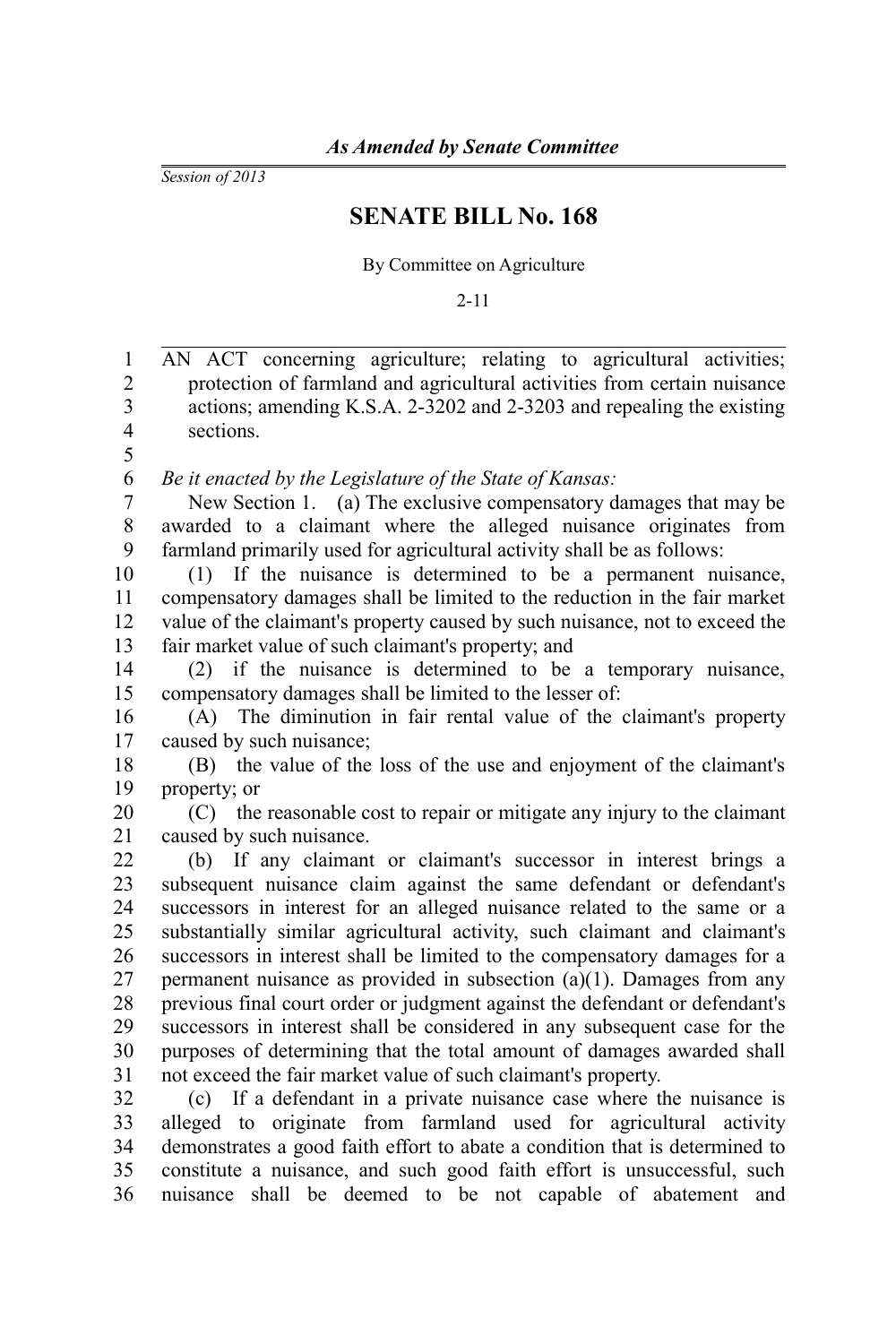compensatory damages shall be limited as provided in subsection (a)(1). 1

Substantial compliance with a court order regarding such farmland shall constitute a good faith effort as a matter of law. 2 3

(e) No person shall have standing to bring an action for private nuisance pursuant to this section unless such person has an ownership interest in the property alleged to be affected by the nuisance. 4 5 6

(f) If any provision of this section or the application thereof to any person or circumstances is held invalid, such invalidity shall not affect other provisions or applications of this section which can be given effect without the invalid provision or application, and to this end the provisions of this section are declared to be severable. 7 8 9 10 11

(g) This section shall be part of and supplemental to article 32 of chapter 2 of the Kansas Statutes Annotated, and amendments thereto. 12 13

Sec. 2. K.S.A. 2-3202 is hereby amended to read as follows: 2-3202. *(a)* Agricultural activities conducted on farmland, if consistent with good agricultural practices and established prior to surrounding *agricultural or* nonagricultural activities, are presumed to be reasonable and do not constitute a nuisance, public or private, unless the activity has a substantial adverse effect on the public health and safety. 14 15 16 17 18 19

*(b)* If such agricultural activity is undertaken in conformity with federal, state, and local laws and *rules and* regulations, it is presumed to be good agricultural practice and not adversely affecting the public health and safety. 20 21 22 23

*(c) An owner of farmland who conducts agricultural activity protected pursuant to the provisions of this section:* 24 25

*(1) May reasonably expand the scope of such agricultural activity, including, but not limited to, increasing the acreage or number of animal units or changing agricultural activities, without losing such protection so long as such agricultural activity complies with all applicable county local, state, and federal environmental codes, resolutions, laws and rules and regulations;* 26 27 28 29 30 31

*(2) may assign or transfer such protection to any successor in interest; and* 32 33

*(3) shall not be deemed to waive such protection by temporarily ceasing or decreasing the scope of such agricultural activity.* 34 35

Sec. 3. K.S.A. 2-3203 is hereby amended to read as follows: 2-3203. As used in this act: 36 37

(a) "Agricultural activity" means the growing or raising of horticultural and agricultural crops, hay, poultry and livestock, and livestock, poultry and dairy products for commercial purposes *and includes activities related to the wholesale handling, storage and transportation of agricultural commodities*. 38 39 40 41 42

(b) "Farmland" means land devoted primarily to an agricultural 43